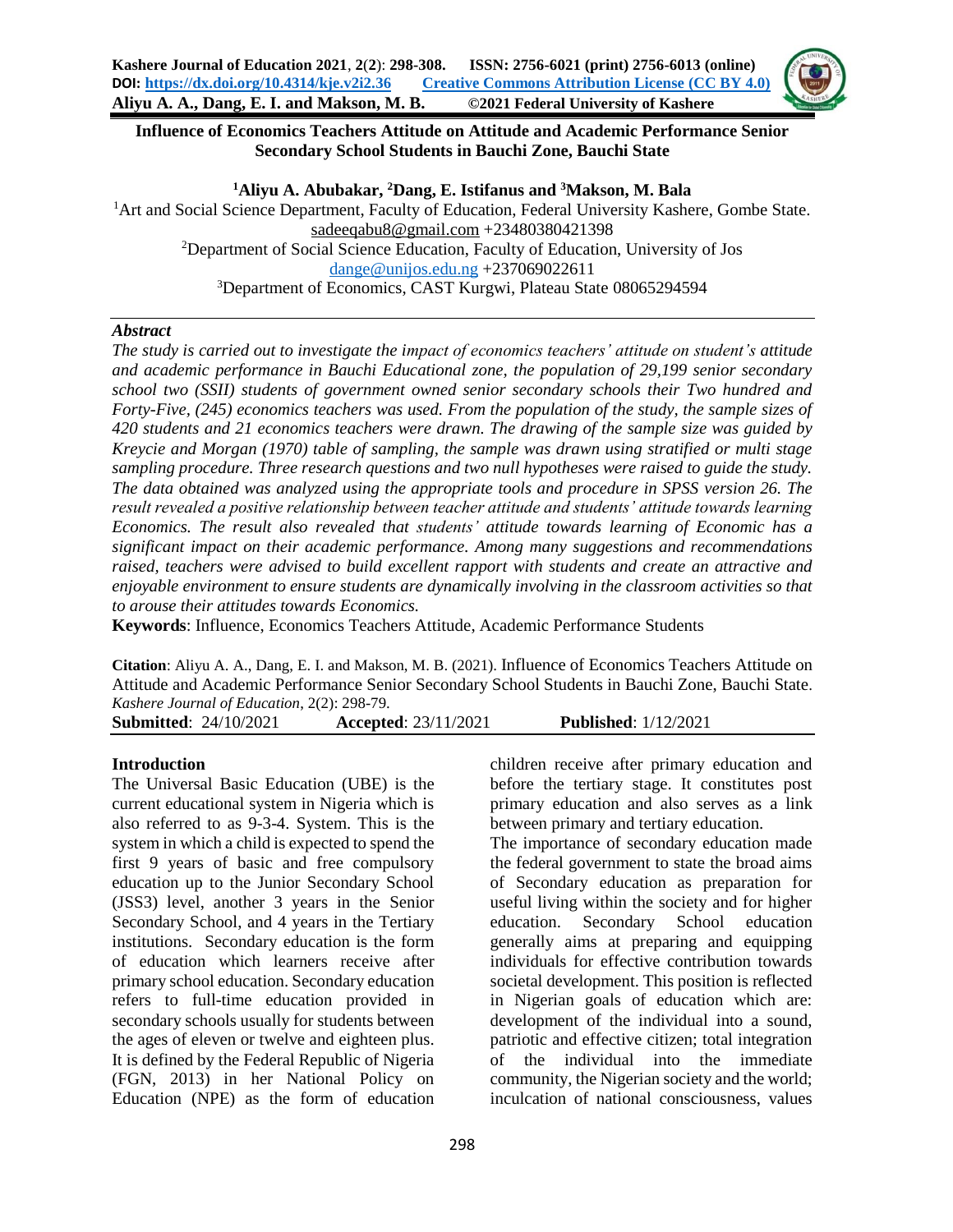**Aliyu A. A., Dang, E. I. and Makson, M. B. ©2021 Federal University of Kashere** and national unity; and development of appropriate skills, mental, physical and social abilities and competencies to empower the individual to live in and contribute positively to the society  $(F R N, 2013)$ .

Economics is one of the subjects that is studied at the Senior Secondary School (SSS) level under the new National Policy on Education. Economics as a social science derived from ancient Greek word "OIKNOMIA" means management of house hold, which analyzes the production, distribution, and consumption of goods and services, the earlier name was political economy but later in  $19<sup>th</sup>$  century economist suggested economics as a shorter term (Mark, 2007). Economics is a social science concerned with the production, distribution, and consumption of goods and services. It studies how, business, government, and nations make choices about how to locate resources. The guiding principle of Economics curriculum in senior secondary schools is the need to equip students with the basic knowledge and skills that will enable them to better appreciate the nature of Economic problems in any society (Nicholas, 2004).

Economics is the foundational subject for all management and commercial courses, Economics forms the background upon which other management, commercial and social sciences disciplines are built on. That is the reason why for admission into any commercial or management course a minimum of a credit pass in Economics is needed as a basic requirement for such candidates. Fulfilling this requirement has been constantly marred by the level of poor performance of students in external examination like West African Examination Council (WAEC), National Examination Council (NECO) and Joint Admission Matriculation Board (JAMB) (Oguguo & Uboh, 2020).

Onuoha (2015) explained that the knowledge of Economics is also considered to be a prerequisite for one to adequately prepare for life in modern society. It gives us facts and shows us what may be expected to be the outcome of certain lines of conduct; it charges its recipient to make wise choice that will satisfy their needs in the presence of unlimited wants. For any society to be equipped with the basic

knowledge and skills that will enable it to better appreciate the nature of economic problems, and how to make rational economic decisions, such a society must depend on the accumulated knowledge of economics, which the citizens possess.

The importance of teaching economics subject to secondary school students cannot be overemphasized. According to Adu (2004) the study of economics serves a useful purpose in modern life. It gives us facts and shows us what may be expected to be the outcome of certain lines of conduct; it helps us to decide which of several alternatives to choose. It charged its recipient to make wise choice that will satisfy their needs in the presence of unlimited wants and resources Milton Friedman (intellectual father of the Monetarist school of thought) recommended economics strongly as did Keynes who said that the study of economics lets one understand many things about life. In another perspective, Keynes (1936) recorded that there are so many things a person really cannot understand without some "scientific knowledge" of economics, and that economics usually does not seek to predict the behavior of a specific individual, instead it focuses on the general behavior of a large number of individuals. Teachers in secondary schools are in the position to help students see the connections between discrete Economics concepts and their relevance in everyday lives. Despite the lofty objectives and significance of the subject, it appears students achieve poorly in internal and external examination. For instance, the available records of WAEC result analysis from 2009- 2012 show a continuous decline in students' overall performance in school certificate examination (Onuoha 2015). Specifically, there are reports of high level of below-average performance in Economics with respect to the percentage of students that score Credit (C) and above in WACE and GCE examinations.

Observing the trends of Economics students' achievement in WAEC Onuoha (2015) postulates that the percentage of the students that made D, E and F grades between 2001 and 2012 were above 60% whereas less than 40 % of the students made grade C and above in Economics. For instance, recent study by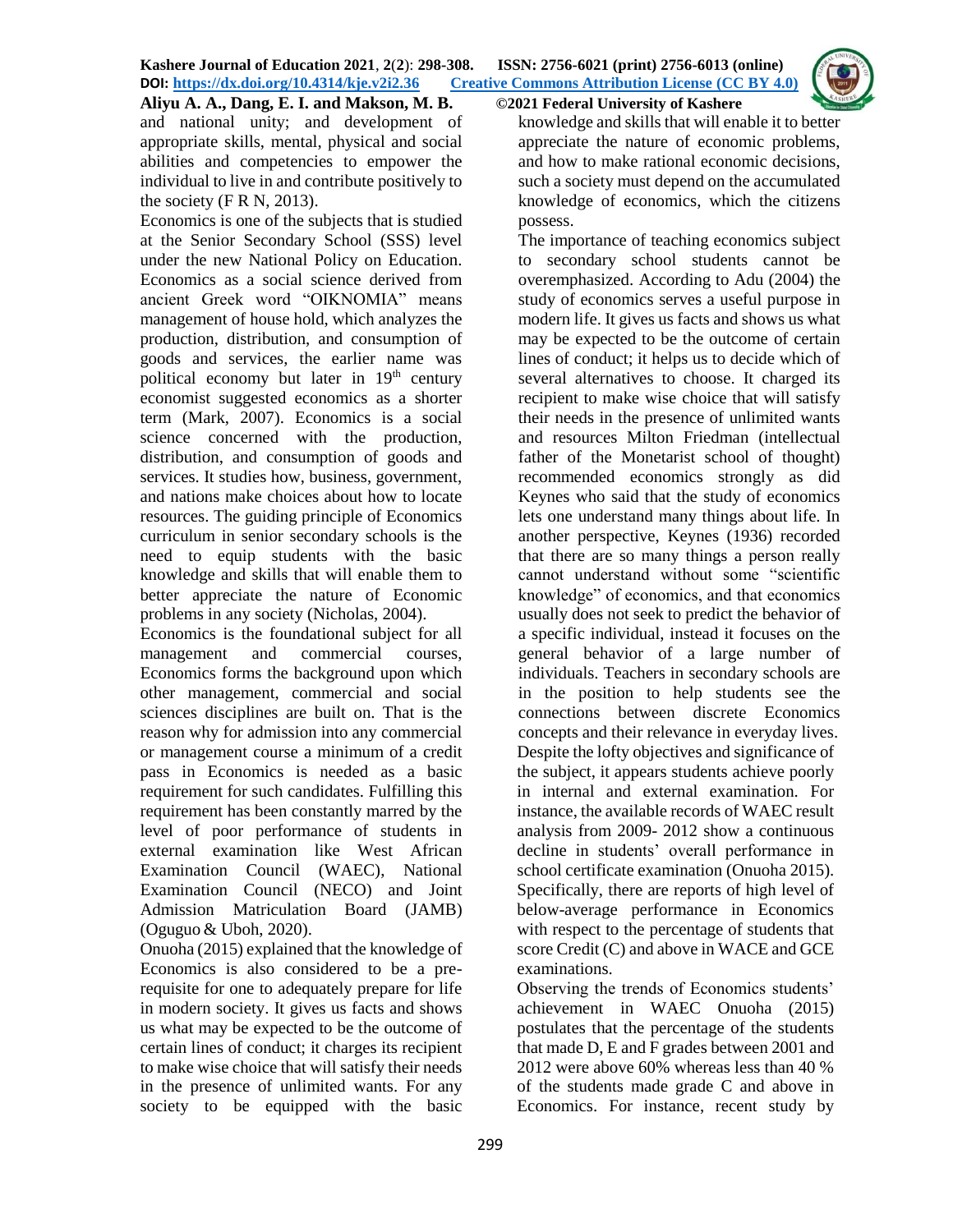

**Aliyu A. A., Dang, E. I. and Makson, M. B. ©2021 Federal University of Kashere** Oguguo and Uboh (2020) Evaluating the participation the level of Candidates' WASSCE participation and achievement of five credit passes including Mathematics and English Language were examined for a period of five years for each State in Nigeria from 2014 to 201, placed Bauchi  $32<sup>nd</sup>$  position with mean percentage of 19.59%. analyzing the level of candidates' achievement of five credit passes and above (Economics included) in May/June WASSCE from 2014 to 2018 in Nigerian States and FCT? Bauchi recorded 5.35%, 15.38%, 33.613%, 23.37% and 20.24% for years 2014, 2015, 2016, 2017 and 2018 respectively with mean percentage of 19.59%

The negative attitude and poor performance produced has continued to subject teachers to criticisms of poor attitude and lack of necessary professional qualification. Poor academic performance of students in Nigeria has been reported in literature and linked to poor teachers' performance in terms of accomplishing the teaching task, negative attitude to work and poor teaching habits (Ofoegbu 2004). Yusuf (2009) noted that many factors which are both teachers-, students- and government-related, may be working against effective teaching and learning of Economics in Secondary schools in Nigeria. Teachers are essential in the entire educational system of any nation and are pivots on which education wheels revolve. Therefore, the quality of teachers is considered to be a crucial factor for the students' classroom performance.

A teacher is a professional who consciously and deliberately uses his/her wealth of experience, training, skills, competencies, attitudes, interests, knowledge of content, with the help of instructional materials, methods/techniques to impart to a less experienced person. Teaching, according to Mkpa (2009), is defined as a process of giving instruction to impart knowledge, facts, skills, attitudes, interests and aptitude by a knowledgeable and more experienced person to a less knowledgeable and inexperienced individual. Ashimole (2011) emphasized that effective teaching and learning depends largely on teachers' qualification, experience and attitude, and that growth and development of educational settings depends

largely on effective teaching. This study investigates how teachers' attitude influence student's attitude toward the study of economics in senior secondary Schools of Bauchi Zone.

Attitude is a developmental state of organism valence created by psycho-biological processes, exerting a motivational influence upon the individual's responsive behavior in situations directly and indirectly related to it (John, 2011). According to Adu (2012), attitude as internal beliefs that influences personal actions which is learned through one's experience. A person's attitude to an idea or object determines what the person thinks, feels and how the person would like to behave towards that idea or object (Audu, Galloway& Oloye, 2014), thus, the student's perception of the teacher's characteristics could influence their attitude towards economics or any other school subject. Students more often than not judge their teachers in such areas as the teacher's fluency, teacher's knowledge of the subject matter, communication ability, and general class room management skill. A teacher who is rated high on these indices in the perception of the students is likely to enjoy their confidence, respect, and admirations.

Yara (2009) opined that attitude of students can be influenced by the attitude of the teacher and his method of teaching. Adu, et al, (2014) conducted a study to investigate Students' Perspectives on Teachers' Characteristics and Students' Attitude towards Economics in Secondary Schools. While investigating the factors affecting low academic achievement of students, Adane (2013) found out that certain teacher variables related to teacher attitude such as incidence of lateness to school and absenteeism, inability to complete the syllabi and inadequate homework assigned to students contributed to the low academic performance of students. Filade et. al (2020) conducted a study on the influence of students' attitude towards economics as a course of study on academic performance in University of Lagos. Descriptive survey research design was adopted for the study using 120 undergraduate students as their sample. The study result revealed a significant influence of students' attitude towards economics on academic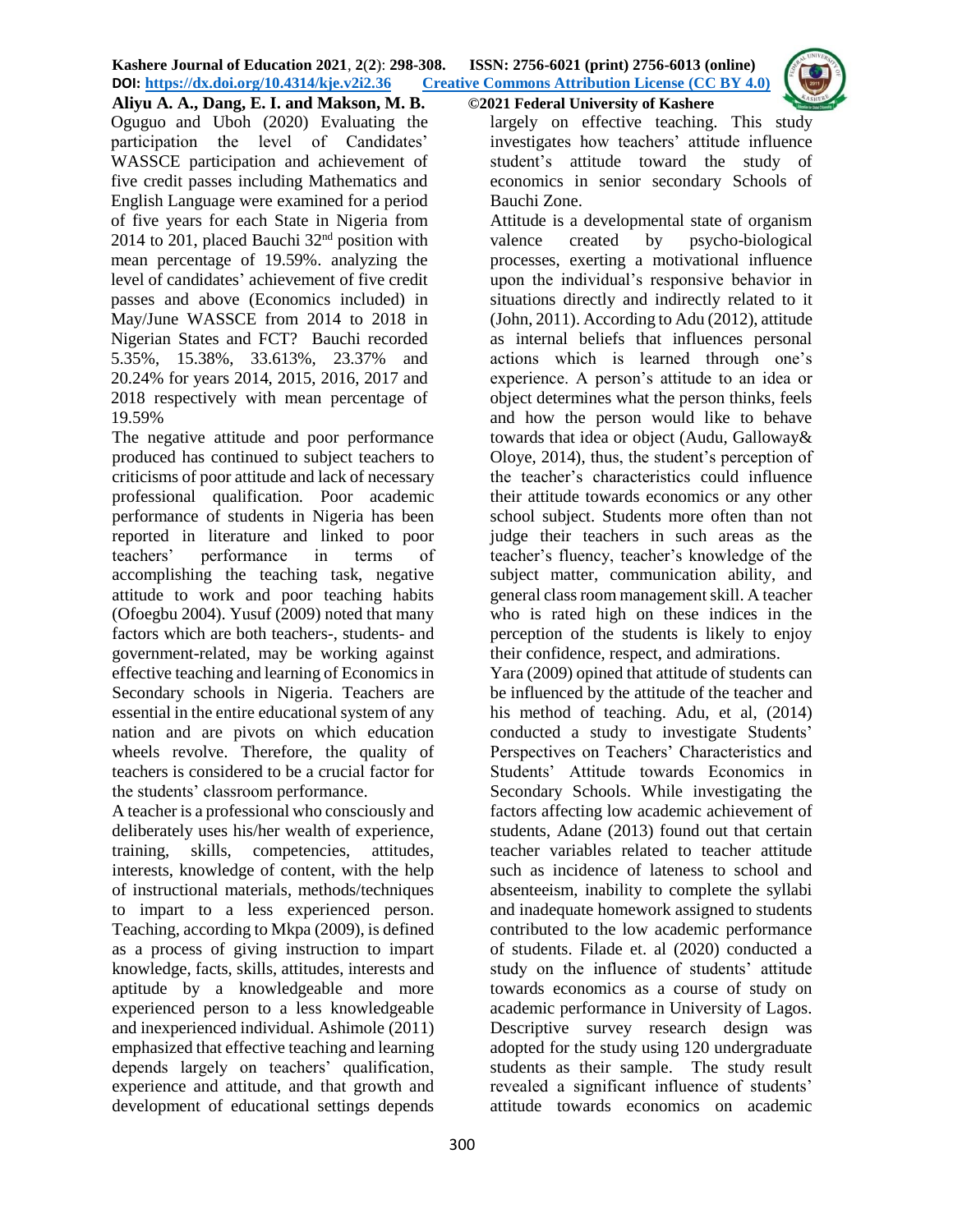

**Aliyu A. A., Dang, E. I. and Makson, M. B. ©2021 Federal University of Kashere** performance. Their findings also revealed that both female and male students have almost the same attitude towards economics as a course of study.

Studies reveal that teacher's attitude contributed significantly to student attention in classrooms also students' attitude was related to attitude to work (Wirth & Perkins, 2013; Adesoji & Olatunbosun, 2008). Students attitudes to learning are formed as a result of some kind of learning experiences they go through in the teaching and learning situation (Yara 2009) and Economics teacher attitude towards teaching significantly predict student attitude towards the learning of Economics (Adu & Emunemu 2008). This study generally investigates the relationship between Economics teachers' attitudes and students' attitudes toward learning Economics, and the effect of student attitudes impact on students' academic performance.

High-quality teachers are thought and expected not only to improve students' performance but also to provide emotionally supportive environments that contribute to students' social and emotional development, to manage classroom behaviors, to deliver accurate content, and to support critical thinking (Cohen, 2011; Lampert, 2001; Pianta & Hamre, 2009). If the teachers are exhibiting positive attitude personality traits, which support the students' learning, share knowledge in multiple ways, create an environment of learning and cooperation, and encourage the students to come forward and show participation in the class activities, then the students will learn more, their skills and competencies will increase and their level of confidence on the teacher will increase and vice versa (Garcia, Kupczynski, & Holland, 2011).

The persistent poor performance in Economics in the West African Examination Council (WAEC) examinations, the National Examination Council (NECO) examinations and the General Certificate in Education (GCE) examinations in recent years in Nigeria, have been attributed to students' negative attitude towards Economics (Adu, 2005). researchers have expended time and energy with the aim of investigating the possible causes of students' poor attitudes and

performance in Economics. Yet available reports indicate that performance of students in Economics have continued to remain poor. However, evidence of the various literatures indicates a relationship between teacher attributes, students' attitude towards learning Economics and their performance. Therefore, considering the fact that there is dearth of available literature on the influence of teachers' attitude on students' attitude towards economics, this study intends to extensively explore that angle with the intention of providing practical evidence and thus, add to the available literature.

## **Purpose of the Study**

The main purpose of this study is to determine Influence of teachers' attitude on academic performance of students in Economics in Senior Secondary School in Bauchi Zone. Specifically, the study seeks to:

- 1. To examine the influence of Economics teachers' attitude on students' attitude towards learning Economics.
- 2. To examine the influence of Economics teachers' attitude on students' academic performance in Economics.
- 3. To examine the influence of students' attitude on students' academic performance in Economics.

## **Research Questions**

The following research questions have been raised for the study:

- 1. What is the influence of Economics teachers' attitude to work on students' attitude towards Economics?
- 2. What is the influence of teachers' attitude on students' Performances in Economics?
- **3.** What is the influence of students' attitude towards learning Economics on their academic Performances in Economics?

## **Hypotheses**

The following hypotheses are to be tested at 0.05 significant levels:

1. Economics teachers' attitude has no significant influence on students' attitude towards learning Economics.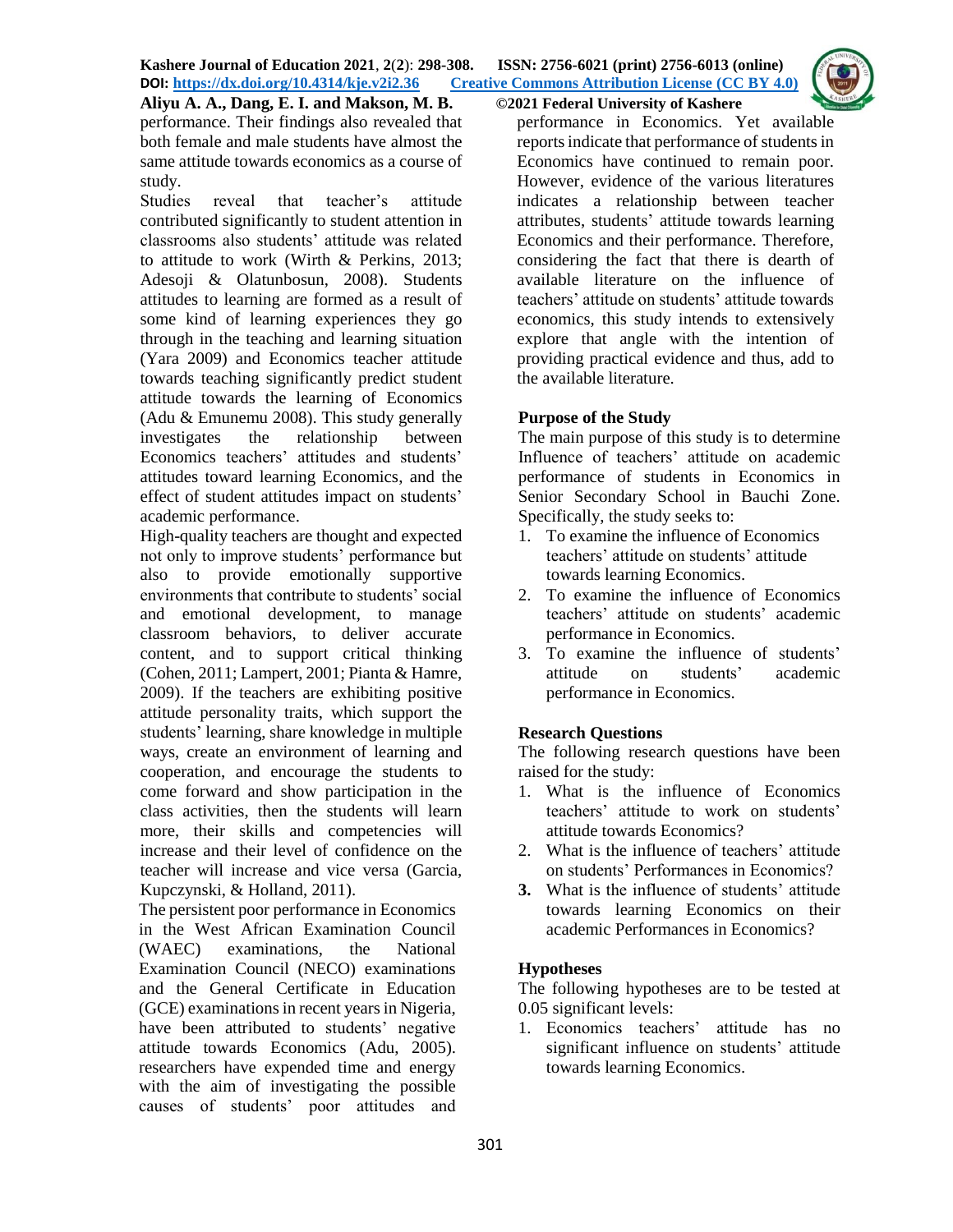

**Aliyu A. A., Dang, E. I. and Makson, M. B. ©2021 Federal University of Kashere**

- 2. Economics teachers' attitude has no significant influence on students' Academic Performances in Economics.
- 3. There is no correlation between student attitude and student performance in Economics

## **Methodology**

Expos-facto correlational design was adopted for the study. According to Awotunde and Ugodulunwa (2004) Expos-factor also known as causal comparative design attempts to determine the consequences of differences that already exist between or among groups of individuals, the research cannot manipulate the independent variables because they have already existed and have influence on the sample. An expos-facto is chosen because there was no manipulation of variables but a study of independent factors as they influenced or impact on the attitude and performance of economic students.

The population of the study consist of all the 29,199 senior secondary school two (SSII) students of Government owned Senior Secondary Schools in Bauchi Education zone and their Two hundred and Forty-Five, (245) Economics teachers. From the population of the study, the sample sizes of 420 students and 21 economics teachers were drawn. The drawing of the sample size was guided by Kreycie and Morgan (1970) table of sampling. According to Kreycie and Morgan (1970) any population figure that reaches 30,000 the sample size of 379 is adequate (Appendix III). Multi stage sampling procedure was used in this study. The first stage involves random selection of three out of the seven local governments in the education zone, the second stage involves random selection of four Senior Secondary Schools from the three selected Local Government areas. In each randomly selected school two economics teachers are to be selected. According to Bichi (1997), if a population is scattered, it would be more

convenient to study subjects in naturally occurring groups or cluster. He also added that a modified form of cluster used in educational research is multistage; an approach in which the target population is divided into clusters then further sampling takes place within the clusters until individuals are sampled.

The two research instruments used for this study were Questionnaire on Teacher Characteristics and Students' Attitude Questionnaire (TESAQ). The TESAQ consisted of contained 18 items on students' attitudes. was used to obtain teachers' information. Students performance was obtained from the average of their yearly examination results of first, second, and third semesters. The instruments were validated by experts from department of economics education, Faculty of Education university of Jos, and two lecturers from Department of Educational foundation, Faculty of Education, Federal University Kashere. The instruments were subjected to face, content and construct validities.

The instrument was administered to the respondents in schools. This was done through the help of two research assistants to cover the schools. The total number of questionnaires distributed were 441 to both Economic teachers and students. These questionnaires were distributed with the aid of research assistants and 423 of these questionnaires were returned and also were found to be valid for analysis. The research questions were analyzed using the descriptive statistics of mean and standard deviation, and simple regression while Pearson Product Moment Correlation were used in testing the hypotheses at 0.05 level of significance

## **Results**

The results are presented below

Research Question One**:** What is the Influence of Economics teachers' attitude to work on students' attitude towards Economics?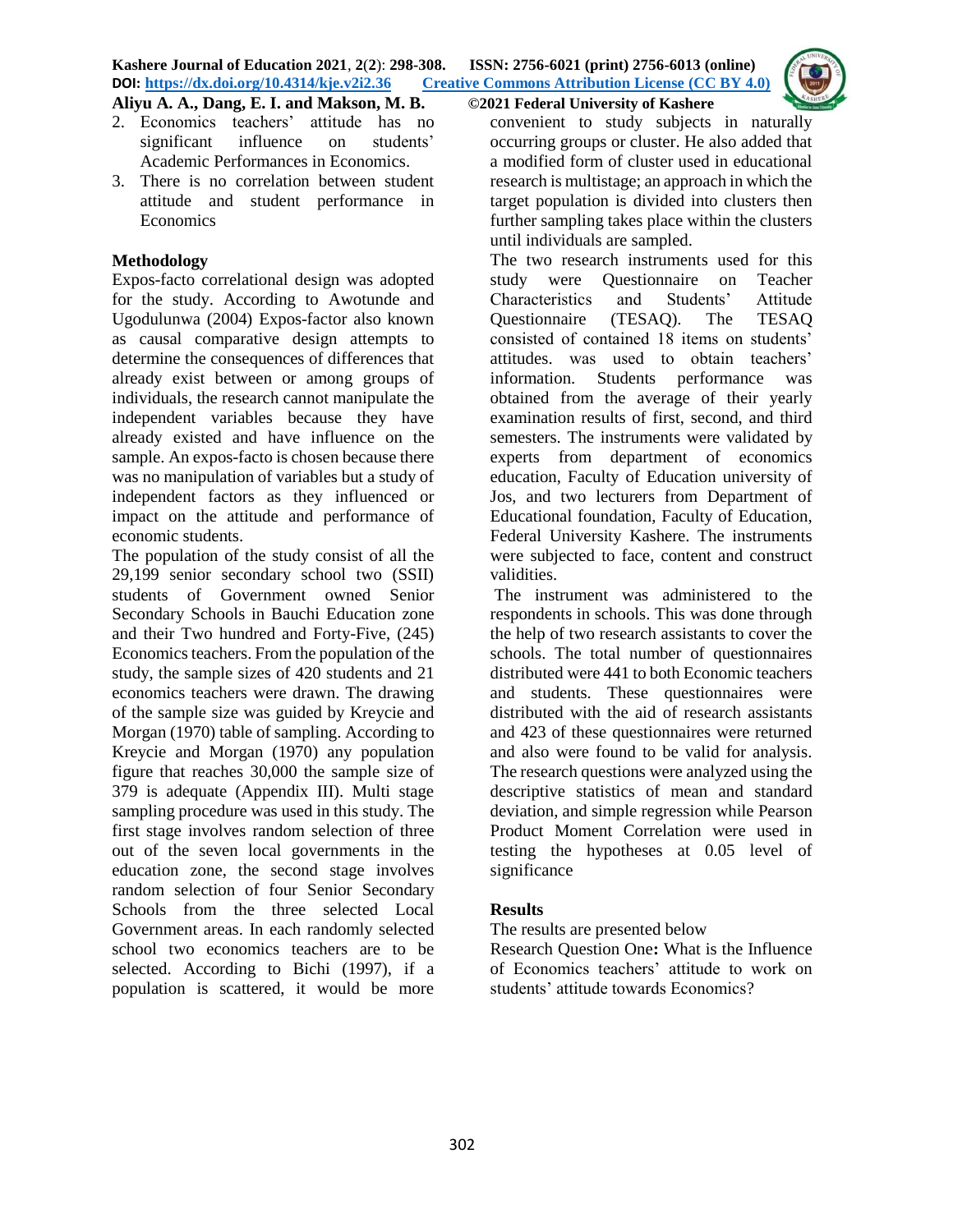

**Table 1: Simple regression analysis showing the direct Influence between Economic Teachers' Attitude (IV) and Student's Attitude (DV)**

| <b>Variables</b>                                     | R Square $(R^2)$ | Unstd. B | $Std. \beta$ | <b>P</b> Value | <b>Decision</b> |
|------------------------------------------------------|------------------|----------|--------------|----------------|-----------------|
| Economics Teachers' Attitude &<br>Students' Attitude | .043             |          | .206         | .000           | Significant     |

**Source:** *Extracted from IBM SPSS V. 26 Output, 2020.*

The result of the simple regression test shown on table 1 indicates that there is a weak positive impact among economic teacher's attitudes and student attitude in Economics. The  $R^2$  value of .043, the  $\beta$  value is .206 and the P value =0.000 (<.05). This implies that economic teachers' attitudes predict student attitude toward learning economic in Secondary Schools in Bauchi Zone by 4.3%.

Research Question Two**:** What is the influence of Economics Teachers' Attitude on students' Performance in Economics?

| Table 2: Influence of Economics Teachers' Attitude on students' Performance in Economics? |
|-------------------------------------------------------------------------------------------|
|                                                                                           |

| <b>Variables</b>                                                        | R Square $(R^2)$ | Unstd. B Std. $\beta$ P Value |      |      | <b>Decision</b> |
|-------------------------------------------------------------------------|------------------|-------------------------------|------|------|-----------------|
| Economics Teachers' Attitude &<br><b>Students' Academic Performance</b> | .012             | 4 379                         | .111 | .026 | Significant     |
| Source: Field Work 2020                                                 |                  |                               |      |      |                 |

*Source: Field Work 2020*

The result of the simple regression test shown on table 2 indicates that there is a weak positive relationship between economic teachers' attitudes and student academic performance in economic in Secondary school, Bauchi South. The  $\mathbb{R}^2$  value of 0.012, the  $\beta$  value is 0.111 and the P value  $=0.026$  (<.05). This implies that economic teachers' attitude toward teaching economic predicted student's academic performance in economic by 1.2%.

Research Question Three**:** What is the influence of students' attitude to learning and their performance in economics?

|  | Table 3: Influence of students' attitude to learning and their performance in economics? |  |
|--|------------------------------------------------------------------------------------------|--|
|--|------------------------------------------------------------------------------------------|--|

| <b>Student Attitudes</b>                     | <b>Mean Attitude Score</b> | <b>Decision</b> |
|----------------------------------------------|----------------------------|-----------------|
| Bad                                          | 19.9                       | 5.670           |
| Fair                                         | 61.32                      | 6.72            |
| Good                                         | 63.91                      | 18.895          |
| V. Good                                      | 53.17                      | 22.753          |
| .<br>$\mathbf{r}$ and $\mathbf{r}$<br>$\sim$ |                            |                 |

*Source: Field Work 2020*

The result in table 11 shows that the students with bad attitude had a mean performance score of 19.9 and a standard deviation of 5.670 in Economics. Again, the students with Fair attitude had a mean performance score of 61.32 and a standard deviation of 6.72 in Economics. Furthermore, students with Good attitude had a mean performance score of 63.91 and a standard deviation of 18.895 in Economics, while students with very good attitude had a

mean performance score of 53.17 and a standard deviation of 22.753 in Economics. This implies that student's attitude influences their performance in Economics.

## **Testing of Hypotheses**

Hypothesis One: There is no significant relationship between Economics teachers' attitude and students' attitude towards learning Economics.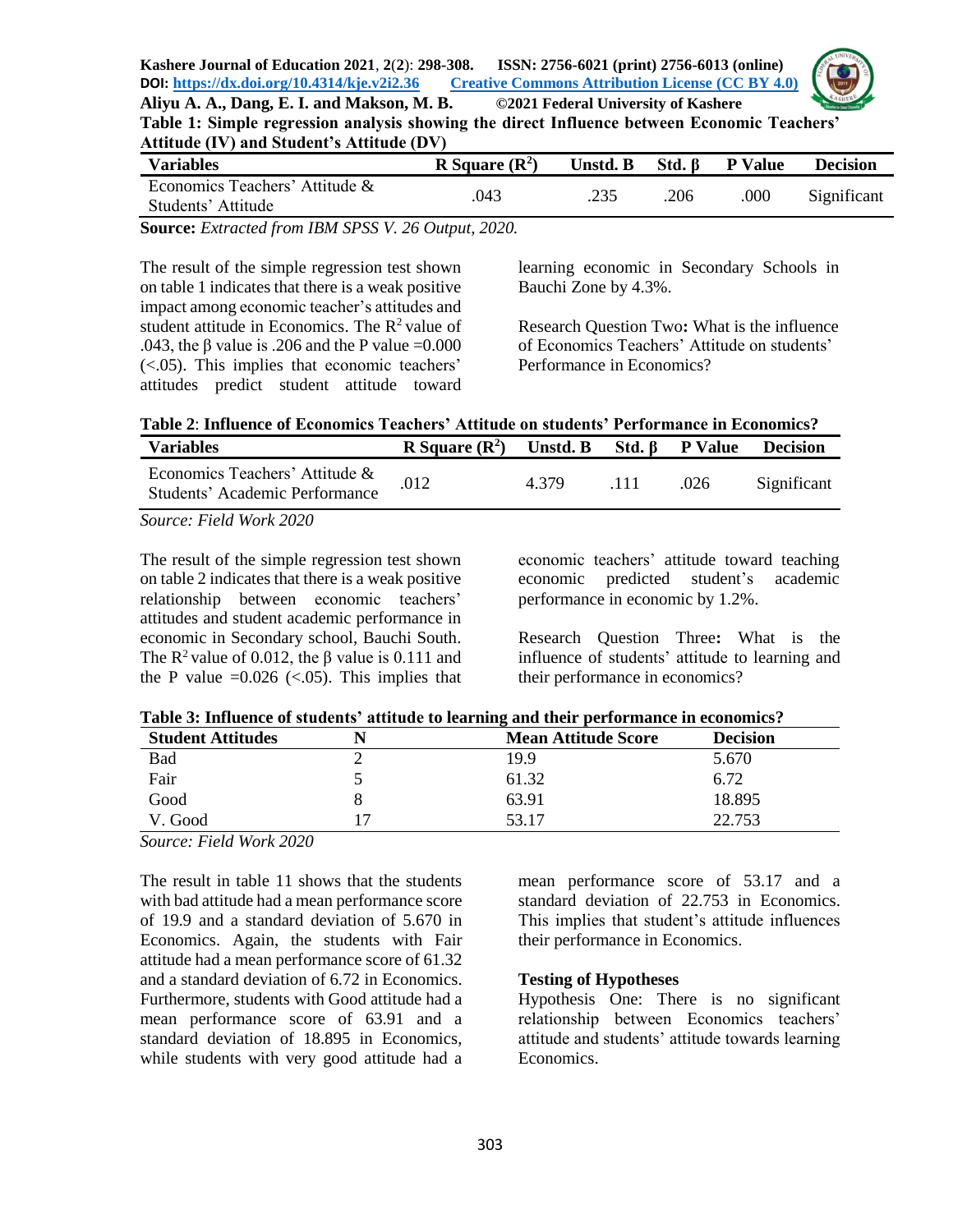

**Aliyu A. A., Dang, E. I. and Makson, M. B. ©2021 Federal University of Kashere Table 4: Pearson Correlation Table: Pearson Correlation Table: Economics teachers' attitude and students' attitude towards learning Economics.**

| <b>Variables</b>   |                            | Teachers' Attitude | Students' Attitude |
|--------------------|----------------------------|--------------------|--------------------|
| Teachers' Attitude | <b>Pearson Correlation</b> |                    | $.206**$           |
|                    | Sig. (2-tailed)            |                    | .000               |
|                    | N                          | 402                | 402                |
| Students' Attitude | <b>Pearson Correlation</b> | $.206**$           |                    |
|                    | $Sig. (2-tailed)$          | .000               |                    |
|                    | N                          | 402                | 402                |

Sig. at (2-tailed) & 0.05 level

Table 4 shows the relationship between economics teachers' attitude and students' attitude towards learning Economics was investigated using Pearson product-moment correlation coefficient. Preliminary analyses were performed to ensure no violation of the assumptions of normality, linearity and homoscedasticity. There was a positive correlation between the two variables,  $r =$ .206\*,  $N = 402$ ,  $p = .000$ , the economic teacher's positive attitude toward teaching economic associated with students' attitude towards learning Economics in secondary schools in Bauchi Zone.

Therefore, at 95% confidence level and 5% significant level, the data signifies that economic teacher's attitude has a significant relationship with students' attitude towards learning Economics in secondary schools in Bauchi Zone. The p-value of the model been 0.000 < 0.05 signifying that the null hypothesis is rejected and alternative hypothesis accepted.

Hypothesis Two: There is no significant relationship between Economics teachers' attitude and students' Academic Performances in Economics.

**Table 5: Pearson Correlation Table: Pearson Correlation Table: Economics teachers' attitude and students' Academic Performances in Economics**

| Variables                    |                            | <b>Teachers' Attitude</b> | <b>Academic Performances</b> |
|------------------------------|----------------------------|---------------------------|------------------------------|
| <b>Teachers Attitudes</b>    | <b>Pearson Correlation</b> |                           | $.111*$                      |
|                              | $Sig. (2-tailed)$          |                           | .026                         |
|                              | N                          | 402                       | 402                          |
| <b>Academic Performances</b> | Pearson Correlation        | $.111*$                   |                              |
|                              | $Sig. (2-tailed)$          | .026                      |                              |
|                              | N                          | 402                       | 402                          |

Sig. at (2-tailed) & 0.05 level

Table 5 shows the relationship between economics teachers' attitude and students' academic performances in economics was investigated using Pearson product-moment correlation coefficient. Preliminary analyses were performed to ensure no violation of the assumptions of normality, linearity and homoscedasticity. There was a low, positive correlation between the two variables, *r* = .111\*,  $N = 402$ ,  $p = .026$ , the economic teacher's positive attitude toward teaching

economic associated with student high academic performance in secondary schools in Bauchi South.

The economic teacher's positive attitude toward teaching economic associated with student high academic performance in secondary schools Therefore, at 95% confidence level and 5% significant level, the data signifies that economic teacher's attitude has a significant relationship with student high academic performance in secondary schools in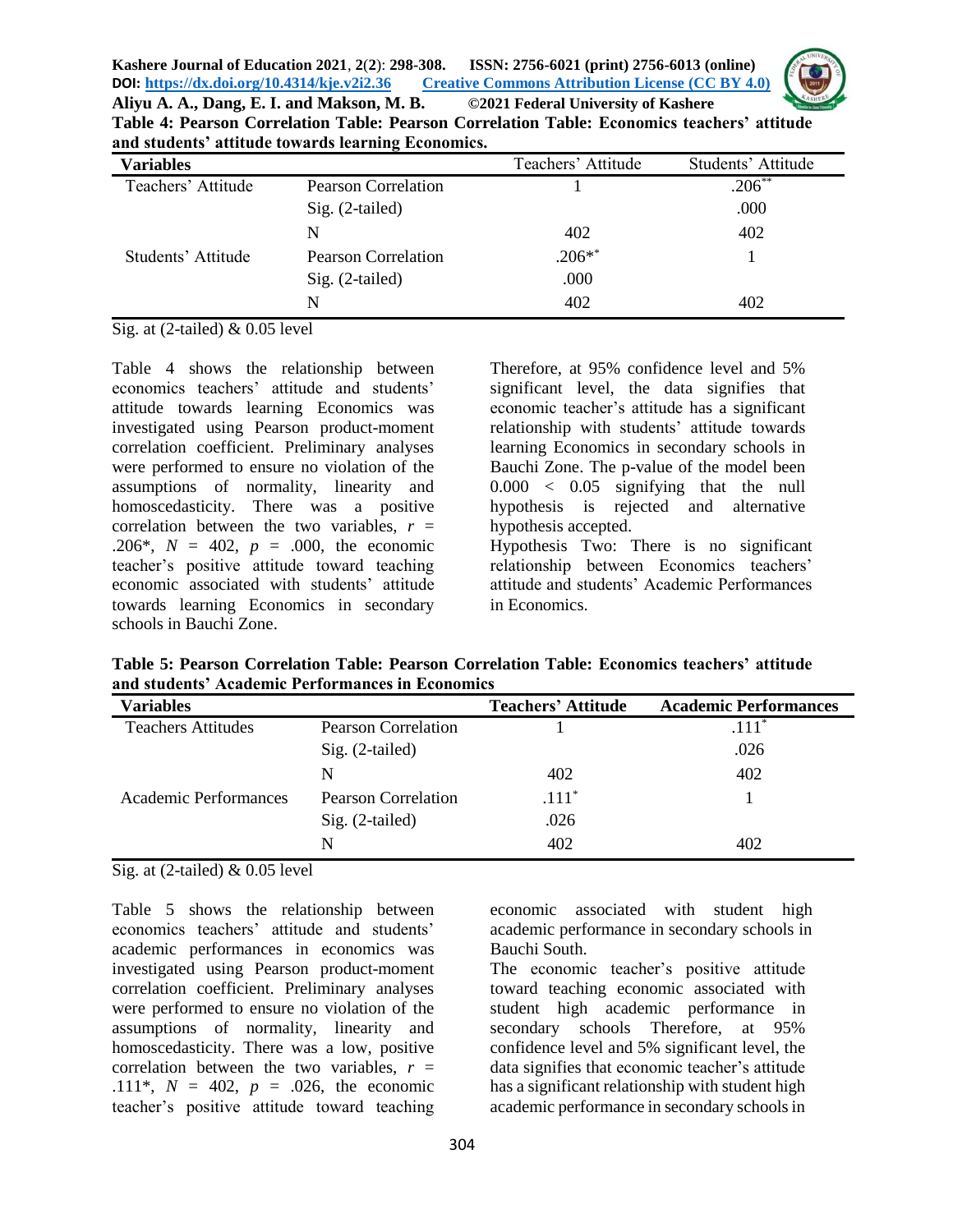Hypothesis Two: There is no correlation between student attitude and student performance in Economics

**Table 9: Pearson Correlation Table: student's attitude toward learning economic and students' performance in Economics.**

| <b>Variables</b>          |                     | <b>Teachers' Attitude</b> | <b>Academic Performances</b> |
|---------------------------|---------------------|---------------------------|------------------------------|
| <b>Teachers Attitudes</b> | Pearson Correlation |                           | $.111*$                      |
|                           | $Sig. (2-tailed)$   |                           | .026                         |
|                           | N                   | 402                       | 402                          |
| Academic Performances     | Pearson Correlation | $.111*$                   |                              |
|                           | $Sig. (2-tailed)$   | .026                      |                              |
|                           | N                   | 402                       | 402                          |

Sig. at  $(2$ -tailed) & 0.05 level

hypothesis accepted.

Bauchi South education Zone. The p-value of the model been  $0.026 < 0.05$  signifying that the null hypothesis is rejected and alternative

Table 3 shows the relationship between student's attitude toward learning economic and students' academic performances in economics was investigated using Pearson product-moment correlation coefficient. Preliminary analyses were performed to ensure no violation of the assumptions of normality, linearity and homoscedasticity. There was a low, positive correlation between the two variables,  $r = .111^*$ ,  $N = 402$ ,  $p = .026$ , the student's positive attitude toward learning economic associated with student their academic performance in secondary schools in Bauchi South. Therefore, at 95% confidence level and 5% significant level, the data signifies that student's attitude toward economics has a significant relationship with student academic performance in secondary schools of Bauchi South education Zone. The p-value of the model been 0.026< 0.05 signifying that the null hypothesis is rejected and alternative hypothesis accepted.

## **Discussion**

The result of the simple regression test comparing student attitude with teacher's attitude indicates that there is a weak positive impact among economic teacher's attitudes and student attitude in Economics. The  $R^2$  value of .043, the  $\beta$  value is .206 and the P value =0.000 (<.05). This implies that economic teachers' attitudes predict student attitude toward learning economic in Secondary Schools in

Bauchi Zone by 4.3%. hypothesis testing using Pearson product-moment correlation coefficient also revealed that there was a positive correlation between the two variables,  $r = .206^*$ ,  $N = 402$ ,  $p = .000$ , the economic teacher's positive attitude toward teaching economic associated with students' attitude towards learning Economics in secondary schools in Bauchi Zone. Therefore, at 95% confidence level and 5% significant level, the data signifies that economic teacher's attitude has a significant relationship with students' attitude towards learning Economics in secondary schools in Bauchi Zone. This implies that teachers' attitude to work influences students' attitude in learning Economics. Yara (2009) contends that attitude of students can be influenced by the attitude of the teacher and his method of teaching. This is in line with the findings of Adu, Galloway, and Olaoye (2014) which states that "Teachers' characteristics are positively correlated with students' attitude towards Economics". Wirth & Perkins (2013) indicate that teacher's attitude contributed significantly to student attention in classrooms where as Adesoji & Olatunbosun (2008) also illustrates that student attitude was related to teacher characteristics.

The result on relationship between economics teachers' attitude and students' academic performances in economics was investigated using Pearson product-moment correlation coefficient. There was a low, positive

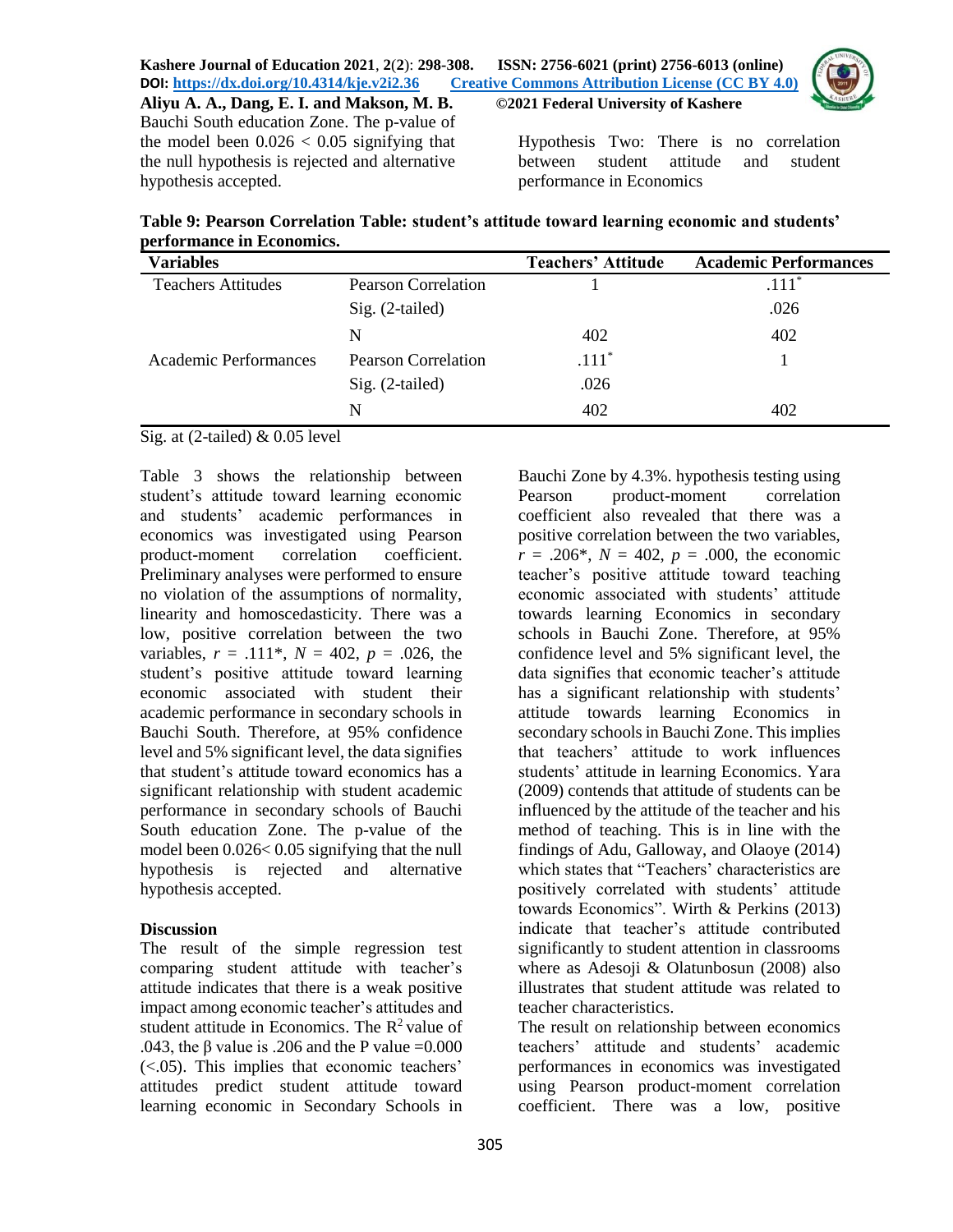

**Aliyu A. A., Dang, E. I. and Makson, M. B. ©2021 Federal University of Kashere** correlation between the two variables,  $r =$ .111\*,  $N = 402$ ,  $p = .026$ , the economic teacher's positive attitude toward teaching economic associated with student high academic performance in secondary schools in Bauchi South. The economic teacher's positive attitude toward teaching economic associated with student high academic performance in secondary schools Therefore, at 95% confidence level and 5% significant level, the data signifies that economic teacher's attitude has a significant relationship with student high academic performance in secondary schools in Bauchi South education Zone. The p-value of the model been  $0.026 < 0.05$  signifying that the null hypothesis is rejected and alternative hypothesis accepted. The outcome could be due to the fact that students' achievements depend on combination of factors rather than just teacher attitude alone, this support the study of Hooley and Jones (2006) and that of Kurgat and Gordon (2014) in their respective studies found a positive but insignificant relationship between students' achievement and teachers' attitudes.

The findings of research hypothesis three indicates that the student's positive attitude toward learning economic is associated with students' academic performance in senior secondary schools of Bauchi South. Therefore, at 95% confidence level and 5% significant level, the data signifies that student's attitude toward economics has a significant relationship with student academic performance in secondary schools of Bauchi South education Zone. The p-value of the model been 0.026< 0.05 signifying that the null hypothesis is rejected and alternative hypothesis accepted. Wirth and Perkins (2013) observed that students' attitude contributes significantly to students' attention in classrooms, which translate into their academic performance.

## **Recommendations**

1. There is the need for teachers to build excellent rapport with students and create an attractive and enjoyable environment to ensure students are dynamically involved in the classroom activities so that to arouse their attitudes towards economics.

- 2. Students' attitude is believed to be central to teaching and learning process, Stakeholders should organize periodic seminars and workshops for students, parents and teachers designed to promote positive attitudes towards their lessons in schools.
- 3. Parent should motivate and encourage their children towards economics because they are the first teachers
- 4. The school guidance and counselling unit has a role to play in promoting the students interest and guiding them to have positive attitude towards their studies

# **References**

- Adane, L. F. (2013). Factors affecting low academic achievement of students in Kemp Methodist Junior High School in Aburi. *Unpublished Thesis*.
- Adesoji, F. A. & Olatunbosun, S. M. (2008). Student, teacher and school environment factors determinants of achievement in senior secondary school chemistry in Oyo State, Nigeria. *The Journal of International Social Research,* 1(2); 13- 34.
- Adu, E. O., Galloway, G., & Olaoye, O. (2014). Teachers' Characteristics and Students' Attitude Towards Economics in Secondary Schools: Students' Perspectives. *Mediterranean Journal of Social Sciences,*5(16), 455-462.
- Adu, E. O. (2012). *Two Problem Based Learning Strategies for Teaching Economics*. Lambert Academic Publishing. ISBN 978-3-659-13539-0
- Adu, E. O. & Emunemu, B. O. (2008). Relative Effect of Concept Mapping and Problem Solving on Students' Academic Performance in Economics. *Journal of African Research Review*, 2(1); 109-123
- Adu, E. O. (2005). *Economics Education in Nigerian Secondary Schools*. In Ayorinde Dada; Alade Abimbade & Olusegun Olaniran Kolawole (Eds). *Issues in Language, Communication and*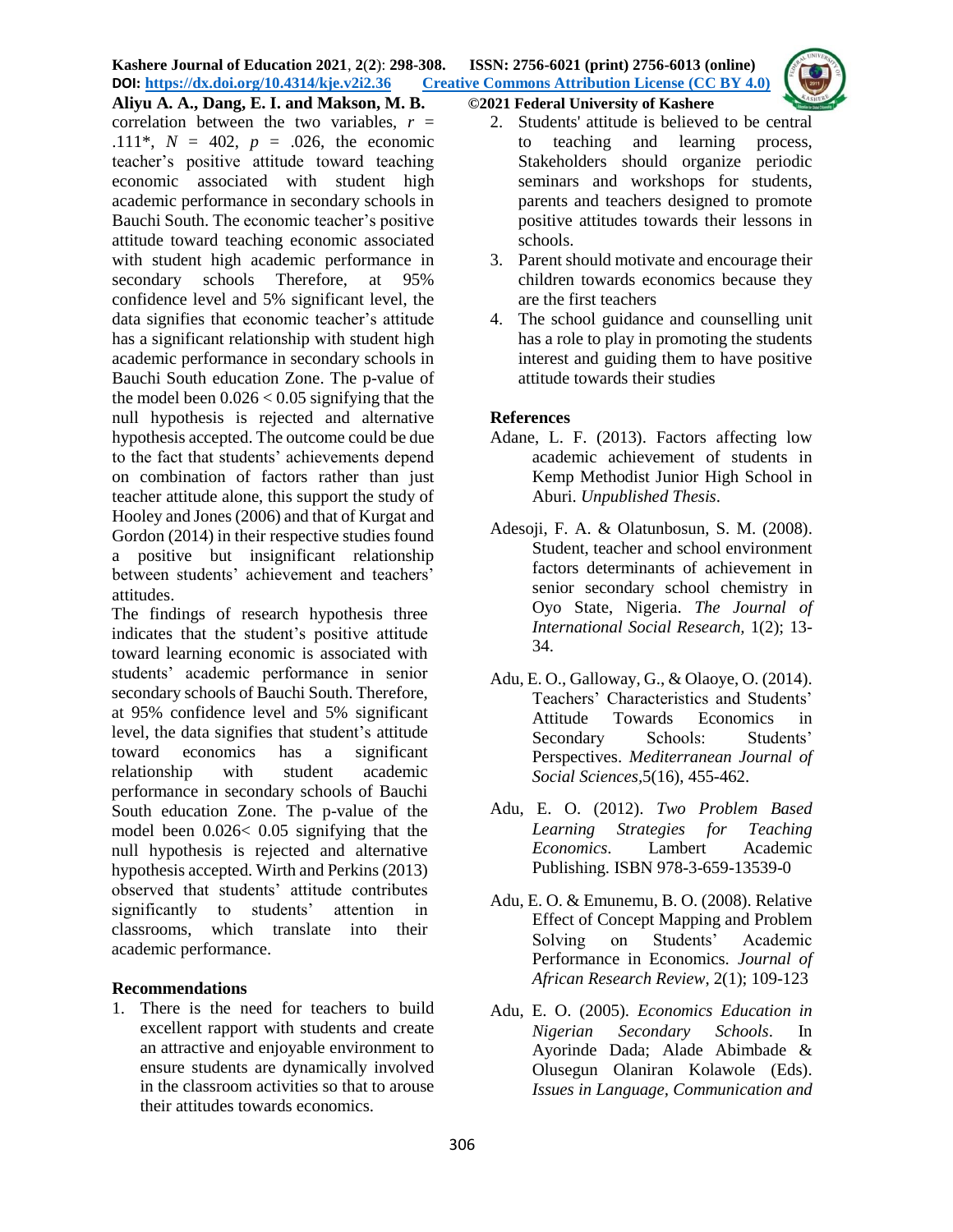**Kashere Journal of Education 2021**, **2**(**2**): **298-308. ISSN: 2756-6021 (print) 2756-6013 (online) DOI: <https://dx.doi.org/10.4314/kje.v2i2.36> [Creative Commons Attribution License](http://creativecommons.org/licenses/by/4.0/) (CC BY 4.0)** 

- **Aliyu A. A., Dang, E. I. and Makson, M. B. ©2021 Federal University of Kashere** *Education*. Constellation Books Nigeria. Pp. 304- 309
- Ashimole, A. U. (2011). Developing teaching manpower through emerging myths and realities in Nigeria institutions. *Proceedings of the 2011 International Conference on Teaching, Learning and Change. International Association for Teaching and Learning (IATEL).*
- Awotunde, P. O. & Ugodulunwa, C. A. (2004). *Research methods in Education*. Jos: Fab Anieh (Nig.) Ltd.
- Bichi, M. Y. (1997). *Students Guide to Research Methods*. Kano: Debisco Publishers.
- Cohen, D. K. (2011). *Teaching and its predicaments.* Cambridge, MA: Harvard University Press.
- Federal Republic of Nigeria (2013). *National Policy on Education*. Lagos: NERDC.
- Filade, B. A., Omozokpia, D. O., Uwannah, N., Amanze, S., Ajibola, I. E., & Omotosho, T. (2020). The Influence of Students' Attitude Towards Economics as A Course of Study On Academic Performance In University Of Lagos, Lagos State. A*dvances in Social Sciences Research Journal,* 7(6), 528-540.
- Garcia, P., Kupczynski, L & Holland (2011). Impact of teacher personality styles on academic excellence of Secondary students, *National Forum of Teacher Education Journal,* 21(3); 1-8.
- Hooley, T. M., & Jones, C. (2006). The influence of teacher attitudes on students' performance, *Journal of Learning and Educational Technology*, 7(2), 41-50.
- [John,](https://en.wikipedia.org/wiki/John_Geanakoplos) G. (2008). *Arrow–Debreu Model of General Equilibrium*, *The New Palgrave Dictionary of Economics* 2nd Ed. London, UK*:* Palgrave McMillan.
- Kurgat, S. J. & Gordon, T. J. (2014). The effect of teachers' attitude on students'

performance in KSCE Examinations, *International Journal of Education* 2(5),33

- Lampert, M. (2001). *Teaching problems and the problems of teaching*. Yale University Press.
- Mkpa, N. D. (2009). Teaching methods and strategies in U. M. Ivowi (eds) *Curriculum theory and Practice.* Lagos: Curriculum organization of Nigeria.
- McLean, R. (1997). Selected attitudinal factors related to student's success in high school. *Alberta Journal of Educational Research*. 43(1), 165-168.
- Onuoha, J. C. (in press). Trend of secondary School Students achievement in Economics in selected schools in Enugu state (2001-2012). *African Review of Arts Social Sciences and Education*.
- Idika, E. O. (2016). Influence of economics teachers' personality on students' classroom performance in public secondary schools in Nsukka local government area of Enugu state. *Unpublished Thesis*
- Kurgat, S. J. and Gordon, T. J. (2014). The Effects of Teacher Characteristics and Attitude on Students Performance in KCSE Economics Examination. *International of education learning and development*. 2(5), 33-43.
- Keynes, John Maynard (1936). *The general theory of employment, interest, and money*. Macmillan
- Krejcie, R. V. & Morgan, D. W., (1970). Determining Sample Size for Research Activities. *Educational and Psychological Measurement.*
- Mark, P. (2007)*.* The Fundamental Theorems of Modern Welfare Economics*. History of Political Economy,* 39(2), 186-194..
- Nicholars, B. (2004). *The Economics of the*  Welfare State<sup>4th</sup> ed. Oxford: Oxford University press.